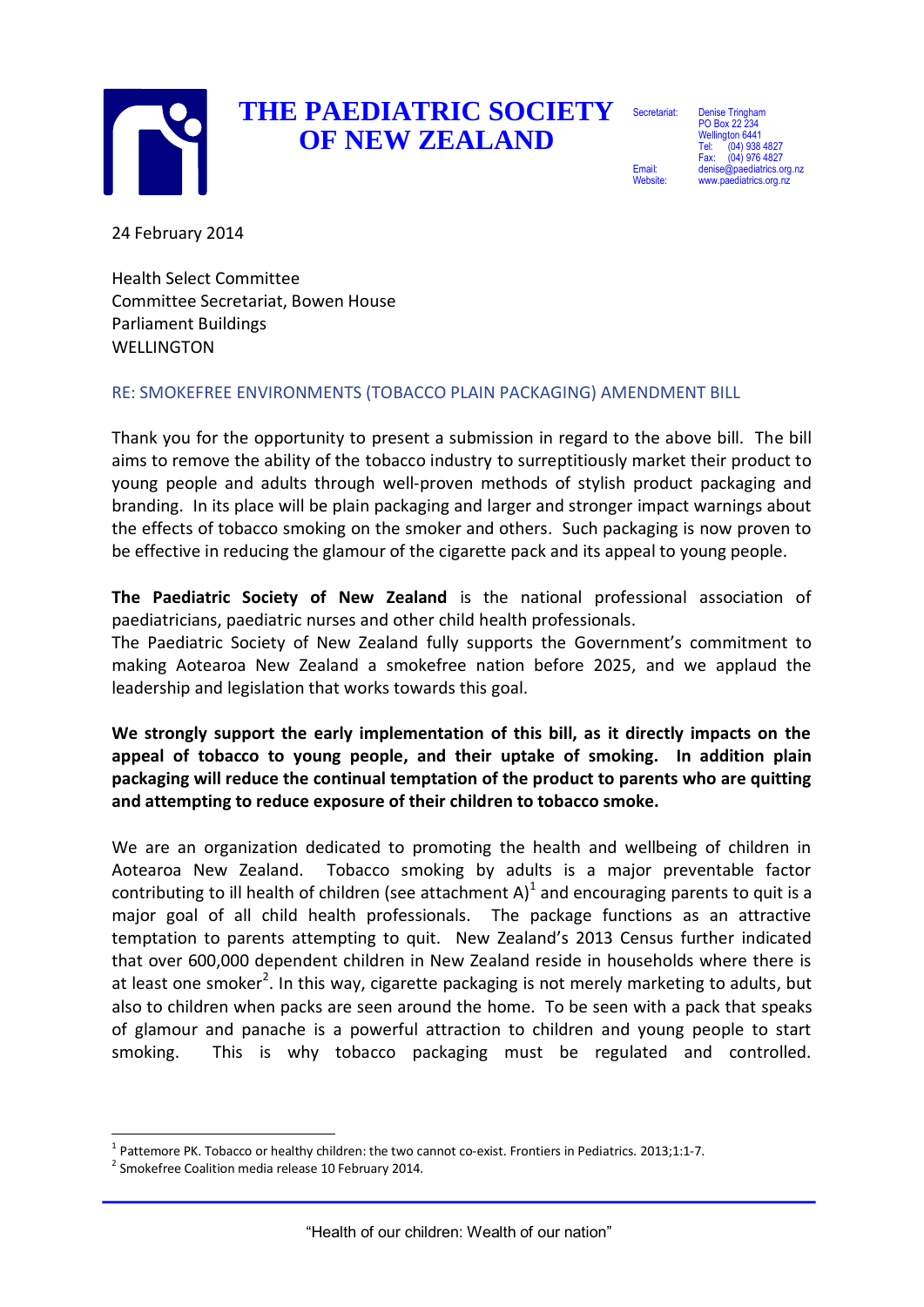The published internal documents of the tobacco industry itself indicate that they view cigarette packs as a marketing tool<sup>3</sup>. One report commissioned by a tobacco company stated:

"the primary job of the package is to create a desire to purchase and try. To do this, it must look new and different enough to attract the attention of the consumer."

And British American Tobacco (BAT), the leading manufacturer of cigarettes sold in NZ stated:

"In a future where increasingly the product may have to sell itself through the pack, a fuller understanding of the way in which perception of such packs affects perception of their contents is desirable."

In another statement BAT linked advertising restrictions to pack design:

"..it is felt that given the consequences of a total ban on advertising, a pack should be designed to give the product visual impact as well as brand imagery . . .".

Furthermore, the very strong challenges to the Australian legislation from the tobacco industry indicate how important the package design and logos are to its marketing platform.

Packaging often includes descriptors, such as "light", "low tar" and "menthol" complemented by colours that are designed to give false impressions of lower toxicity. Four tobacco companies in the US have recently been forced by law to admit to the public that cigarettes branded in these ways are no safer $<sup>4</sup>$  and that more people die every year from</sup> smoking than from murder, AIDS, suicide, drugs, car crashes, and alcohol combined; therefore the branding has been used as false advertising.

On the other hand, studies of plain packaging have concluded that it confers a less favourable impression of the cigarettes in the pack (see attachment B):

"Compared with original packs, smokers inferred that cigarettes from these plain packs would be less rich in tobacco, less satisfying and of lower quality tobacco."<sup>5</sup>

"When participants were asked to group packs together however they wished, the plain pack was usually placed with branded packs viewed negatively. The sets of packs containing the plain pack were categorised as being *'the ones that older people smoke'* (Girl , C2DE) with boring and *'dull colours'* (Girl , C2DE). They were also described as *'common'* (Girl , ABC1) and the packs which *'put you off (smoking)'* (Boy , C2DE) …In contrast, pack sets not containing the plain pack were positively defined as being for *'our age'* (Girl , C2DE) *'nicely packaged'* (Boy , ABC1) having *'good designs'* (Boy , C2DE) and *'cool openings'* (Girl , C2DE) and looking *'girly'* (Girl , ABC1).<sup>6</sup>

Plain packaging of tobacco products will reduce the glamour and misperceptions conferred by the stylish pack, and will support the deterrent effects of graphic health warnings. We strongly support the amendments proposed to the Smokefree Environments legislation. Currently the package is a significant loophole in efforts to curtail tobacco advertising, and

-

 $3$  Quotations in the paragraph cited in: Wakefield M, Morley C, Horan JK, Cummings KM. The cigarette pack as image: new evidence from tobacco industry documents. Tobacco Control. 2002 Mar 1;11 Suppl 1:I73–80.

 $4$  McCarthy M. Tobacco companies must admit deceit in massive new advertising campaign. BMJ: British Medical Journal. 2014.

 $^5$  Wakefield MA, Germain D, Durkin SJ. How does increasingly plainer cigarette packaging influence adult smokers'

perceptions about brand image? An experimental study. Tobacco Control. BMJ Publishing Group Ltd; 2008;17(6):416–21.

<sup>6</sup> A major research report on plain packaging by Cancer Research UK: http://cruk01.prod.acquia-sites.com/sites/default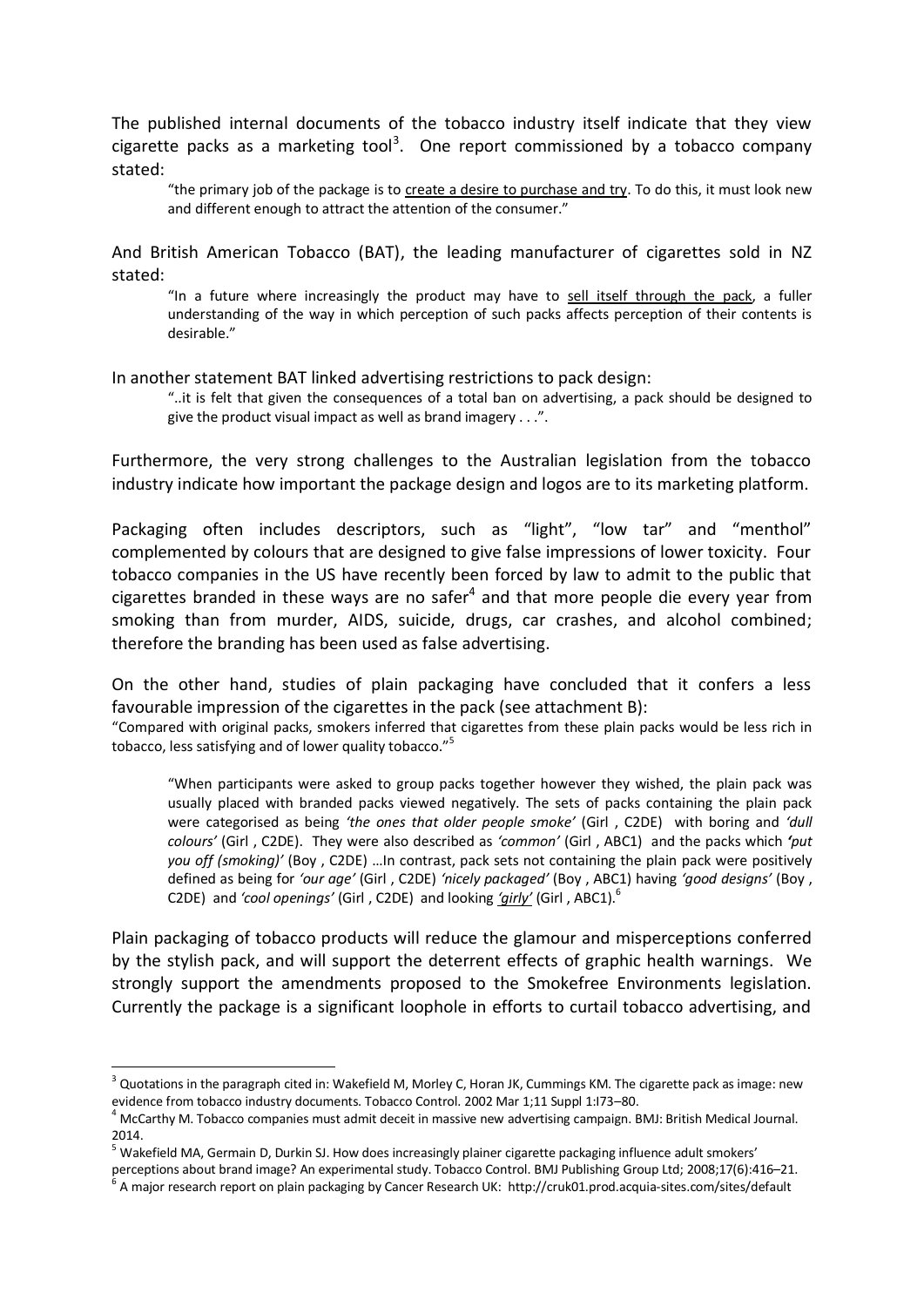continues to give the tobacco industry the power to promote its products to young people and to those attempting to quit.

The Smokefree 2025 goal makes it vital that tobacco manufacturers cannot undermine public health policy in New Zealand by surreptitious advertising.

New Zealand will be following the strong lead taken by Australia, and will be in line with UK, Ireland and Scotland who are considering the same legislation. It is not appropriate to defer public health gains in order to consider the costs of litigation. This is precisely the tobacco industry's strategy and if the government is led by it, tobacco will have won a strategic victory at the cost of the health and lives of thousands of New Zealander adults and children, and will have imperiled the government's goal to have a Smokefree Aotearoa by 2025.

Further, New Zealand is a signatory to the World Health Organization's Framework Convention on Tobacco Control, which forbids the influence of any tobacco manufacturer upon political decision-making.

We support the purpose of this bill's amendment to reduce the appeal and glamour of tobacco marketed through the pack design, and to increase the impact of the health warnings on the pack. This is an important step to denormalise tobacco in the eyes of the public and especially of children, and now that the nettle has been grasped, and the consequences appreciated, it must be dealt with without further delay

Yours sincerely

In E. Wilson.

Whilip & Patters

David Newman Molly Wilson Philip Pattemore President CEO CEO Smokefree spokesperson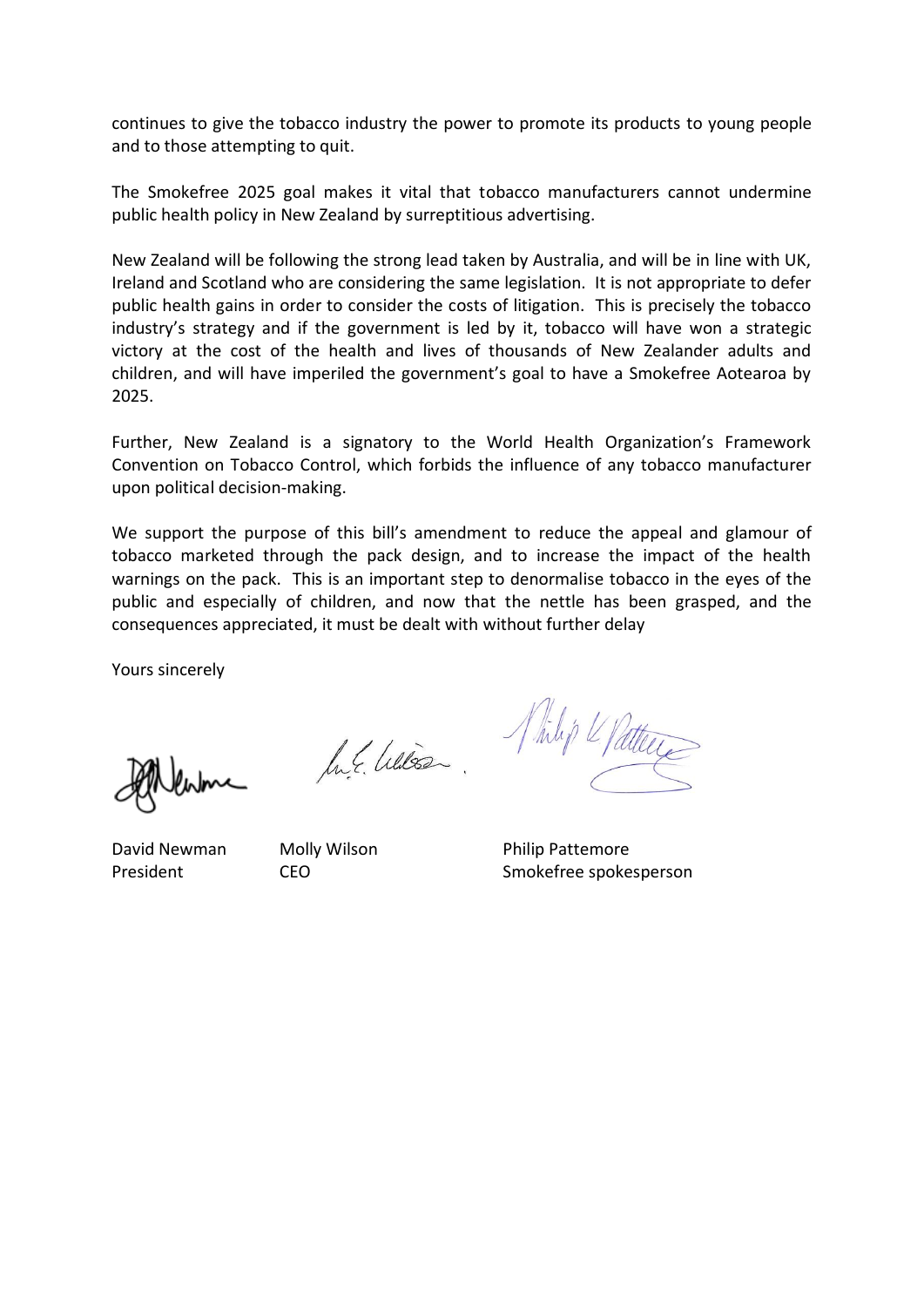

### **THE PAEDIATRIC SOCIETY**  Secretariat: **OF NEW ZEALAND**

Email: Website:

Denise Tringham PO Box 22 234 Wellington 6441 Tel: (04) 938 4827 Fax: (04) 976 4827<br>denise@naediatrics.org ediatrics.org.nz www.paediatrics.org.nz

#### **Attachment A**

(from: Pattemore PK. Tobacco or healthy children: the two cannot co-exist. Frontiers in Pediatrics. 2013;1:1-7.

Table 1 | Increased fetal or child morbidity and mortality risks that have been associated with exposure to tobacco smoke (indicative, not exhaustive).

| PRE-/PERI-CONCEPTIONAL EFFECTS OF FATHER SMOKING                                                                                                               |
|----------------------------------------------------------------------------------------------------------------------------------------------------------------|
| Anorectal malformations [pOR 1.53 (40)]                                                                                                                        |
| Childhood cancers [including ALL and AML (41–45)]                                                                                                              |
| PRE/PERI-CONCEPTIONAL EFFECTS OF MOTHER OR BOTH PARENTS SMOKING                                                                                                |
| Hepatoblastoma [mother smoking $OR = 2.68$ , both parents $OR = 4.74$ (46, 47)]                                                                                |
| IN UTERO EFFECTS ON FETUS                                                                                                                                      |
| Miscarriage [aOR = 2.11 (48), fetal death, and stillbirth (pooled RR 1.26) (49)]                                                                               |
| Restricted fetal growth and low birth weight [pooled RR 1.82 (49)]                                                                                             |
| Alteration of development of fetal airways (50)                                                                                                                |
| Cleft palate (51)                                                                                                                                              |
| IN UTERO EFFECTS AFFECTING POSTNATAL LIFE (52)                                                                                                                 |
| Reduced respiratory drive and arousal responses in infant (50)                                                                                                 |
| Sudden unexpected death of infancy [pooled a $OR = 2.25$ (53)]                                                                                                 |
| Hospitalization in infancy $[4OR = 1.52 (54)]$                                                                                                                 |
| Invasive meningococcal disease $[pOR = 2.93(55)]$                                                                                                              |
| LRI and bronchitis in young children (50)                                                                                                                      |
| Infant wheezing $[aOR = 4.9 (56)$ , pOR $= 1.4 (57)$ ]                                                                                                         |
| Asthma [≤2 years pOR = 1.85; 5–18 years pOR = 1.23 (57)]                                                                                                       |
| Asthma in adolescent girls [aOR ~2 (58)]                                                                                                                       |
| Decreased lung function in adolescent boys (59)                                                                                                                |
| Reduced response to inhaled corticosteroids in children with asthma (60)                                                                                       |
| Learning difficulties, behavioral problems, and ADHD (61)                                                                                                      |
| Sensorineural hearing loss [aOR = 1.83 (62)]                                                                                                                   |
| Gestational diabetes in females (63)                                                                                                                           |
| Obesity [aOR 1.5–2.65 (64–66)]                                                                                                                                 |
| Pyloric stenosis [aOR 2.0 (67)]                                                                                                                                |
| Smoking initiation [OR 2.1–2.7 (68)]                                                                                                                           |
| POSTNATAL EXPOSURE EFFECTS ON YOUNG CHILDREN                                                                                                                   |
| Sudden unexpected death of infancy [pooled independent $aOR = 1.97$ (53)]                                                                                      |
| Respiratory tract infections including pneumonia, bronchiolitis, bronchitis, pharyngotonsillitis, sinusitis, otitis media, and the common cold [1.5- to 4-fold |
| <b>risks (</b> 61, 69)]                                                                                                                                        |
| Increased severity of influenza (70)                                                                                                                           |
| Invasive meningococcal disease $[pOR = 2.26(55)]$                                                                                                              |
| Wheezing [<2 years pOR 1.7, 5-18 years pOR = 1.2-1.4 (57)] asthma [<2 years pOR = 2.47 (57)); pOR = 1.32, pooled aOR 1.27 (71)                                 |
| High blood pressure (72)                                                                                                                                       |
| Learning difficulties, behavior problems, and ADHD (61)                                                                                                        |
| Childhood and adult cancers (43, 47)                                                                                                                           |
| Increased severity of asthma (73-76)                                                                                                                           |
| Decreased pulmonary function (57, 59, 77-79)                                                                                                                   |
| Injury from house fires (24)                                                                                                                                   |
| <b>EXPOSURE IN LATER CHILDHOOD AND ADOLESCENCE</b>                                                                                                             |
| Respiratory infections, severe asthma, and decreased pulmonary function (as above)                                                                             |
| Diastolic blood pressure [aOR = 2.25 (80)]                                                                                                                     |
| Adverse changes in serum lipids (81, 82)                                                                                                                       |
| Developing the metabolic syndrome $[aOR = 4.7 (83)]$                                                                                                           |
| Smoking initiation (11, 12)                                                                                                                                    |
|                                                                                                                                                                |

OR, odds ratio; aOR, adjusted odds ratio; pOR, pooled odds ratio; RR, relative risk.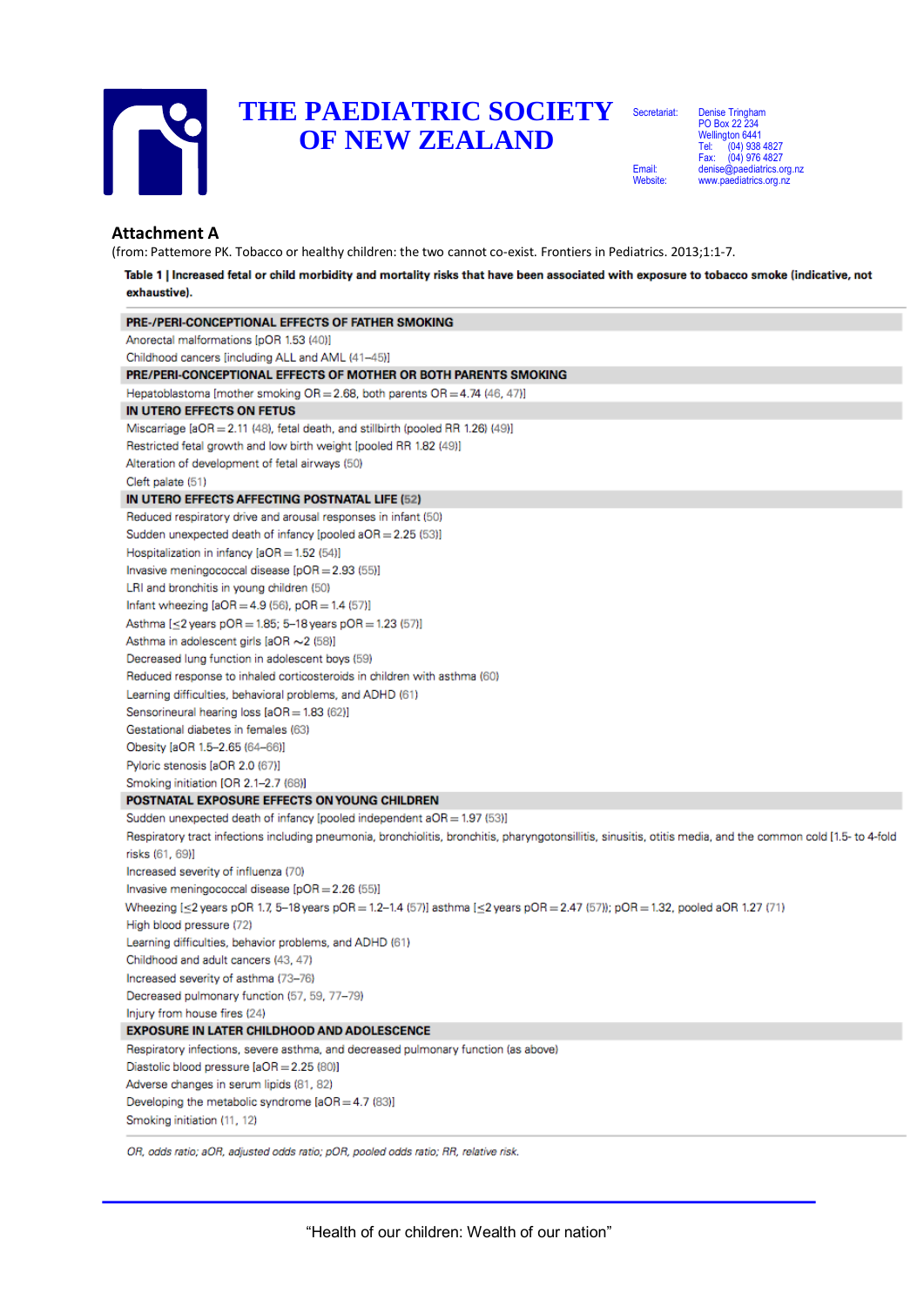

## **THE PAEDIATRIC SOCIETY**  Secretariat: **OF NEW ZEALAND**

Email:

Website:

**Denise Tringh** PO Box 22 234 Wellington 6441 (04) 938 4827 Fax: (04) 976 4827 atrics.org.nz atrics.org.nz

#### **Attachment B**

(From News Corp Australia Network November 30, 2012)

# **Plain packaging leaves bad taste in smokers'**

## **mouths**

- **SUE DUNLEVY AND PETRA STARKE**
- **NEWS CORP AUSTRALIA NETWORK**
- **NOVEMBER 30, 2012 12:00AM**



Health Minister Tanya Plibersek with the first plain cigarette packs on sale ahead of new plain packaging rules. Picture: Kym Smith Source: News Limited

**NOT only do they look plain but smokers are complaining that cigarettes taste worse now they are in the green packaging that becomes mandatory from tomorrow.**

Advice group Quitline and Facebook fan sites have been inundated with comments saying their smokes taste "pathetic", "sickening" and lack flavour now they come in onecolour packets dominated by vivid health warnings. Tobacco companies deny changing ingredients, while pundits say the issue highlights the power of branding.